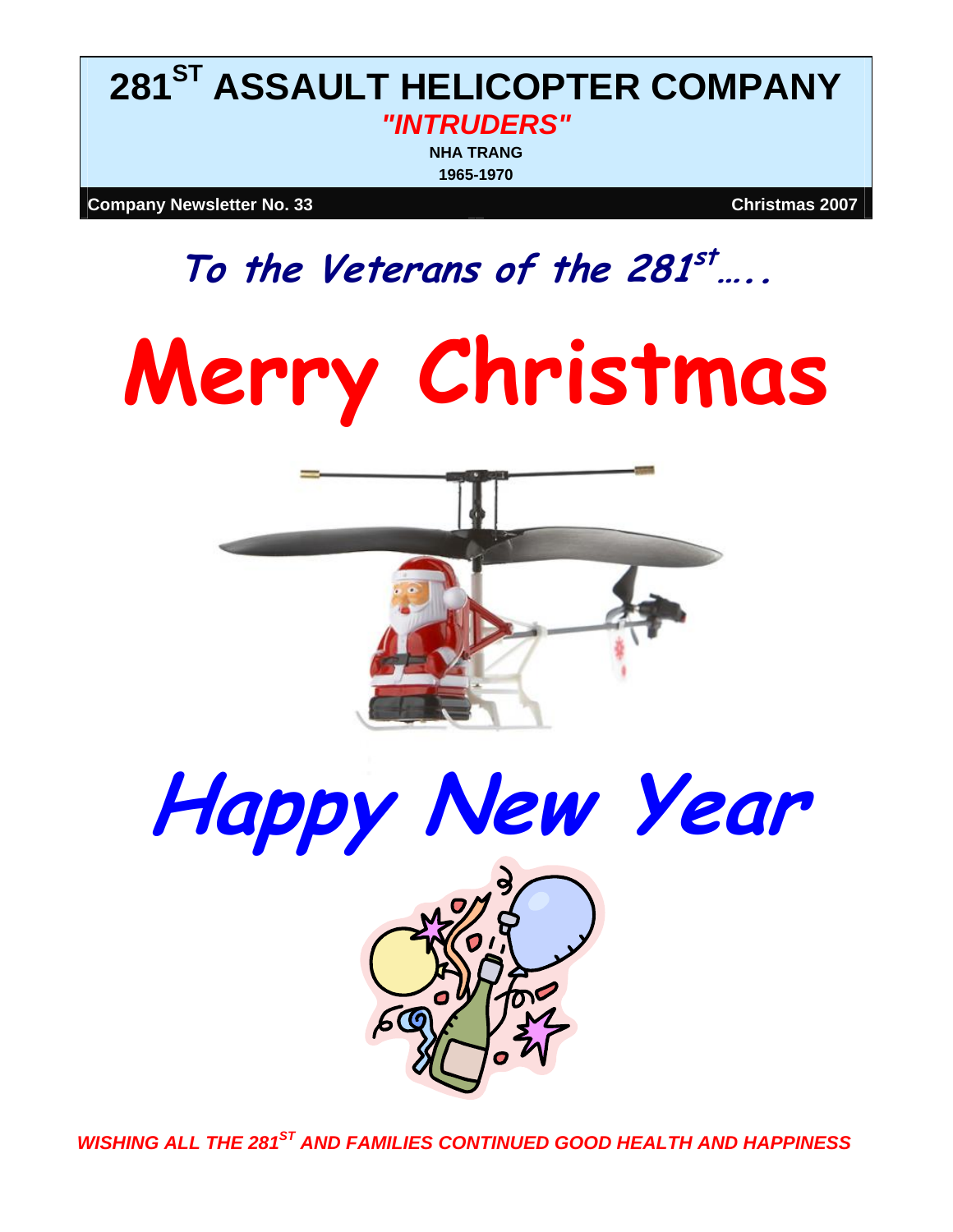# *The Prez speaks…..*

 have traveled a lot since our reunion and the have traveled a lot since our reunion and the<br>last newsletter. I met in Wisconsin on September 11th with our new Treasurer Fred Beck. Fred had American Flags flying and we took pictures with the 281st Guideon. Prior to down loading the pictures my camera was stolen. Our Association was well represented at the SOAR. Included is a photo of four of the six Intruders in attendance. Don "Zorro" Jutz was their official photographer. Included is a photo of Zorro with two of his able bodied assistants. SOA Officers recognized Brian Paine for his efforts in organizing their accounting, enabling them to give an accurate financial report to their membership. One of our members worked the registration tables. I felt the 281st members were received well by the SOA members and officers.

On the way back from the SOAR Doris and I had the opportunity to meet for dinner with member Jay Hendrix and his wife Christy in Phoenix, AZ. While attending a conference in Mississippi I spent a couple evenings with Sr. member @ Lg. Fred Lewis who was temporarily working there. My return trip included a stop near Birmingham, AL. to pick up some excellent Alabama honey from our VP Frank Little, who with Margaret took me to a great BBQ Restaurant for lunch. Coming back through Kingsport, TN, I tried to meet with Association member Tony Ruiz but the schedule didn't work out.

Association members participated in the reading of names at the Wall in Washington DC during the Veterans Day festivities. Members also assisted with placing Christmas Wreaths December 15th and visiting resting places of our fallen Brethren at Arlington National Cemetery.

Thanks to Tim Schaffer and Jack Mayhew the Scholarship Fund has been put in place receiving Tax Deductible Donations and some applicants. Many Thanks to our Officers, Commo committee, and others for contributing to this newsletter and especially our Editor Fred Mentzer for the hours of labor he spends putting the newsletters together and publishing it. Looking forward to seeing everyone in St. Louis.

Merry Christmas to all and wishing you a safe and prospers New Year!

> Jay Hays President

## *The Past President*

Intruder Family. I would like to comment on ntruder Family. I would like to comment on<br>the reunion. First of all Joan and I have fun at reunions. If we didn't we wouldn't come. I know that some folks would like to move the reunion to different places and go on lots of tours. I feel that we need to keep the costs down so that we can get more folks there. The Crowne Plaza fits that bill. Joan and I come to reunions (no matter where they are), to have fun, renew friendships, make new friends and just be with people with people we love and enjoy. The Intruder Family is very important to us. Joan and I would like to wish every one a Very Merry Christmas and a prosperous New Year. May our Heavenly Father bless you all with good health so that you can continue to lead a good life.

> Darryl M. Stevens Past President

### *Our New Treasurer*

his is my first writing as treasurer. I am This is my first writing as treasurer. I am excited to be more actively involved with the Association, both socially and in the position of treasurer.

For those of you who don't know me, I was a WO Ratpack pilot from July 1967 through June 1968. I picked up the name Fred during that time and it stuck with me until I left the Army in 1970. Since then I went back to my given name of Jerome or most commonly, Jerry or some other unmentionable names. So it was quite strange and good to be called Fred for a few days at my first reunion in August.

I am no stranger to this type of position, graduating with a degree in accounting. I worked for many years auditing large corporations for the IRS and acted in the capacity of treasurer for other organizations.

The transition from former treasurer Butch Jones went relatively smooth except for some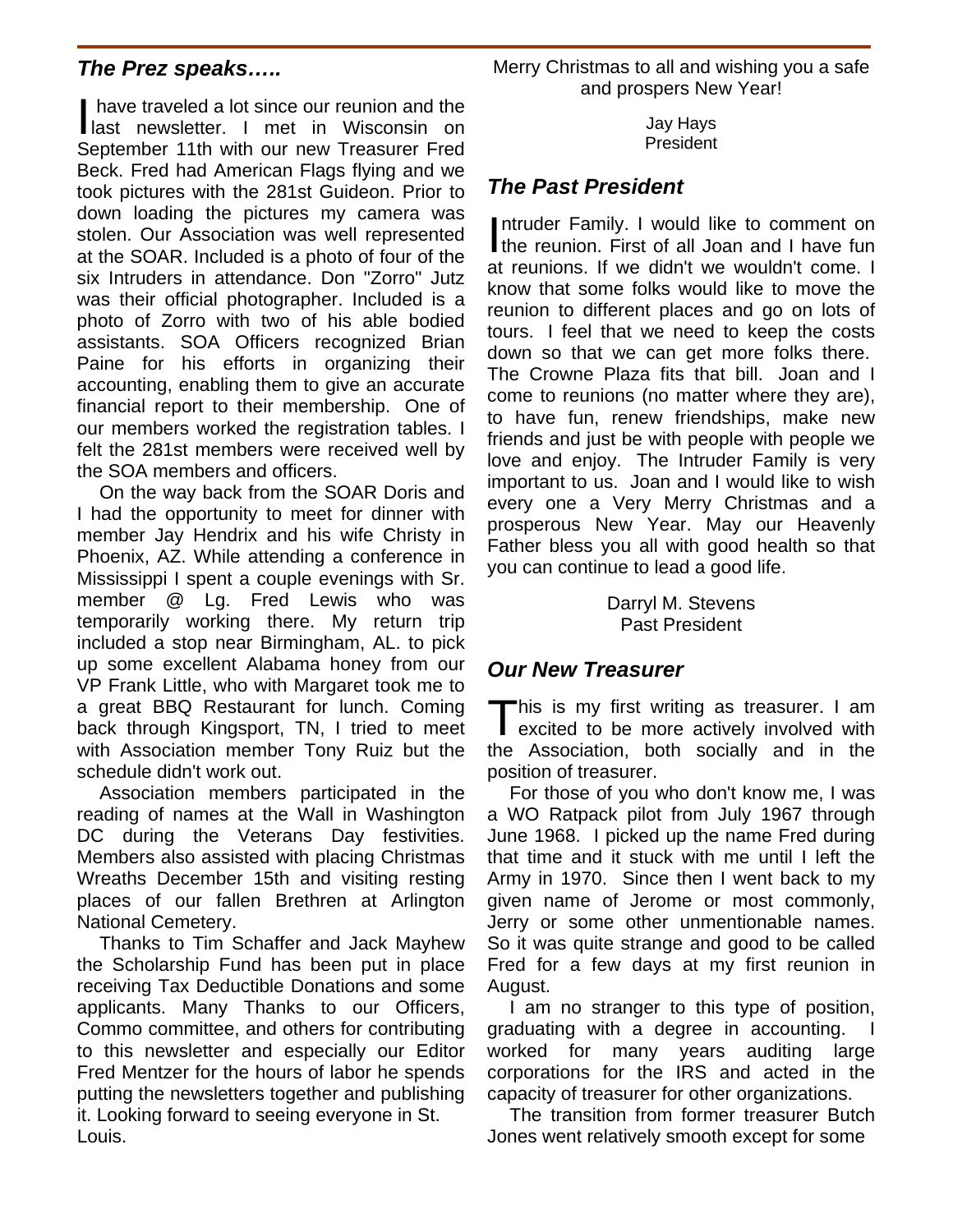computer and software problems. The associations accounting software (Quickbooks) is pre-Vista and I had some difficulty installing it on my computer. However it is now working well. I understand that it is a common problem and some Quickbook owners can't get it installed on Vista computers. Quickbooks, of course, wants everyone to buy the Vista addition.

Gary and I have worked out the logistics for depositing membership dues and it is working well. I would like to do next years reunion fees in a similar fashion. We also now have online banking with Wells Fargo. All checks will be issued by the bank and statements are paperless.

Butch reported the approximate financial results in the last newsletter. I have included a complete profit and loss statement in this newsletter *(\*see Editors comments)*. If you have any questions don't hesitate to contact me.

As can be seen in the statement we incurred a loss this year. One of the larger expenditure was for the ballroom rental on on Friday and Saturday nights. The charge of \$1,452 was incurred because we failed to meet a contract provision of \$1,800 cash bar spending. We were significantly below that amount. We will be discussing the provision with the hotel for next year. We must be getting old and/ or becoming proverbial teetotalers. Not like the old days.

Fred Beck **Treasurer** 

# *The Chaplains Corner*

#### *Santa's Prayer*

The sleigh was all packed, the reindeer were fed, but Santa still knelt by the side of the bed.

"Dear Father", he prayed "Be with me tonight.

 There's much work to do and my schedule is tight.

 I must jump in my sleigh and streak through the sky,

knowing full well a reindeer can't fly.

I will visit each home before the first light, I'll cover the world and all in one night.

 With sleigh bells a-ringing, I'll land on each roof, amid the soft clatter of each little hoof.

To get in the house is the difficult part,

 so I'll slide down the chimney of each child's heart.

 My sack will hold toys to grant all their wishes. The supply will be endless like the loaves and the fishes.

- I'll fill all the stockings and not leave a track. I'll eat every cookie that's left for my snack. I can do all these things Lord, only through YOU, I just need your blessing, and then it's easy to do.
- All this is to honor the birth of the ONE, that was sent to redeem us, Your Most Holy Son. So to all my friends, lest your glory I rob, Please Lord... remind them who gave me this job.

In Jesus Name I Pray, Amen."



Marge & I wish all 281<sup>st</sup> AHC Association Members and their Families a Merry Christmas & a Blessed New Year.

Norm Kaufman 281<sup>st</sup> AHC Association Chaplain

# *The Membership Chairman*

n 7 years we have gone to member # 347 !!!<br>Just after the 2007 reunion in St Louis, I had Just after the 2007 reunion in St Louis, I had three conversions from annual to Life, one new Life Member and one new annual member. It was great that we were able to collect a lot of the 2008 dues with the reunion Registrations.

The by-laws state that dues could be sent using reunion registration form. Of course the person receiving the reunion registration forms, must keep me up-to-date, thee I will have a straight roster of members in good standing.. Thanks!

All *NEW* applications for membership and *RENEWAL DUES* will come to me at the address on the membership form**:** 

> Gary L. Stagman 281<sup>st</sup> AHC Membership Chairman 2525 Reveres Route Granite City, IL 62040-6148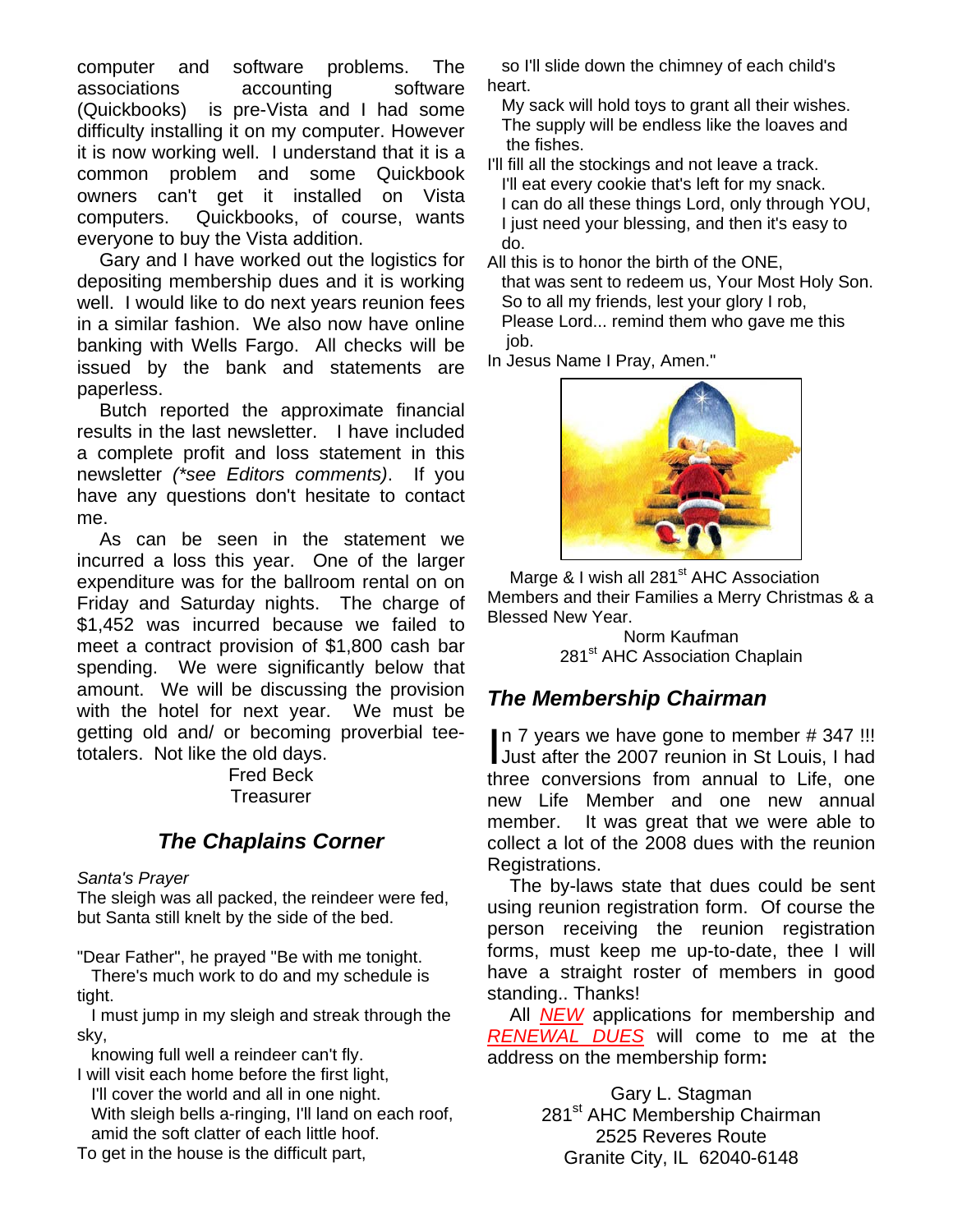I am including **portions** of the new updated by-laws change that was voted in by the members in good-standing: **(Go to Section 4 of the by-laws on the web site for the complete information)** 

**Section 4. Membership and Dues Assessments:** 

> a. Annual membership renewal dues shall become due and payable on August 1st each year. The membership year of the Association shall begin August 1st and end July 31<sup>st</sup>. Dues renewal will be \$25.00 annually, and will be collected on the Annual Reunion Registration Form. Members are not required to attend the Annual Reunion, but may pay their dues using the form. New members joining the Association prior to October 30<sup>th</sup> shall be assessed \$25. **A graduated dues schedule shall apply to new members only.** A new member joining after October 30th shall be assessed dues on the following schedule for the remaining initial calendar year of membership: Nov-Jan  $=$  \$18, Feb-Apr  $=$  \$12, and May-Jul  $=$ \$0.

> b. Life Membership dues may be paid in **one** payment or over a period of one year in no more than **six** payments including the down payment. These payments, including the down payment, must be initiated and completed within the timeframe of a membership year. A membership year begins in 1 August and ends in 31 July. Upon completion of the last payment, a Life Membership card will be issued by the Membership Chairman.

> c. Fees and dues that do not reach the Association by August  $1<sup>st</sup>$  shall be considered delinquent. Members that are not in good standing forfeit their rights and privileges to vote, hold elected or appointed office, serve on committees, or participate in general membership meetings.

Here a while back I received information on some of that guys that we listed as not found are now have listed as DAT. I do have a

positive side of all this is that in talking to guys, I am getting some directions to head in when they mention names in our conversations...

Did find a name listed on the roster (I received a email asking about him) and come to find out, he was never in the  $281<sup>st</sup>$  or RVN, or any US Army flight School!! He has been removed from our roster and the VHPA directory also. Thanks to the people that furnished the proper information on this guy.

I still am begging for more information that is contained in old orders, roster, etc. I have received some information on guys in the*1969* timeframe… But, I will take any information that I can get to keep the searches going on.

**I want to thank everyone that has been sending me their new information to update the master roster, this saves postage and you get your newsletters faster. PLEASE keep your information on the master roster up to date.** 

Thank you for your continuing support, to the 281st AHC Association!! And making a old man's life

better!!! This allows me the extra time to try to help others thru information to pursue their claims with the VA system.

Dues are continuing to come in, and between Fred Beck and me we have a process for the deposits that keeps both of us informed. It's working great!!

Charles Cabe (66-67) joined as new Annual Member 346A and Virgle "Buddy" Samples (66-67) joined as a new Life Member 347L. John Hyatt said he couldn't remember his dues so he changed to Life also!! Ken Smith and Ted Nilssen also changed to Life Members. Earl Broussard and Charles Jordan have also made their initial payments towards life membership.

P.S.: I wish to pass on to everyone have a SAFE and HAPPY holiday season with family and friends.

#### Gary Stagman

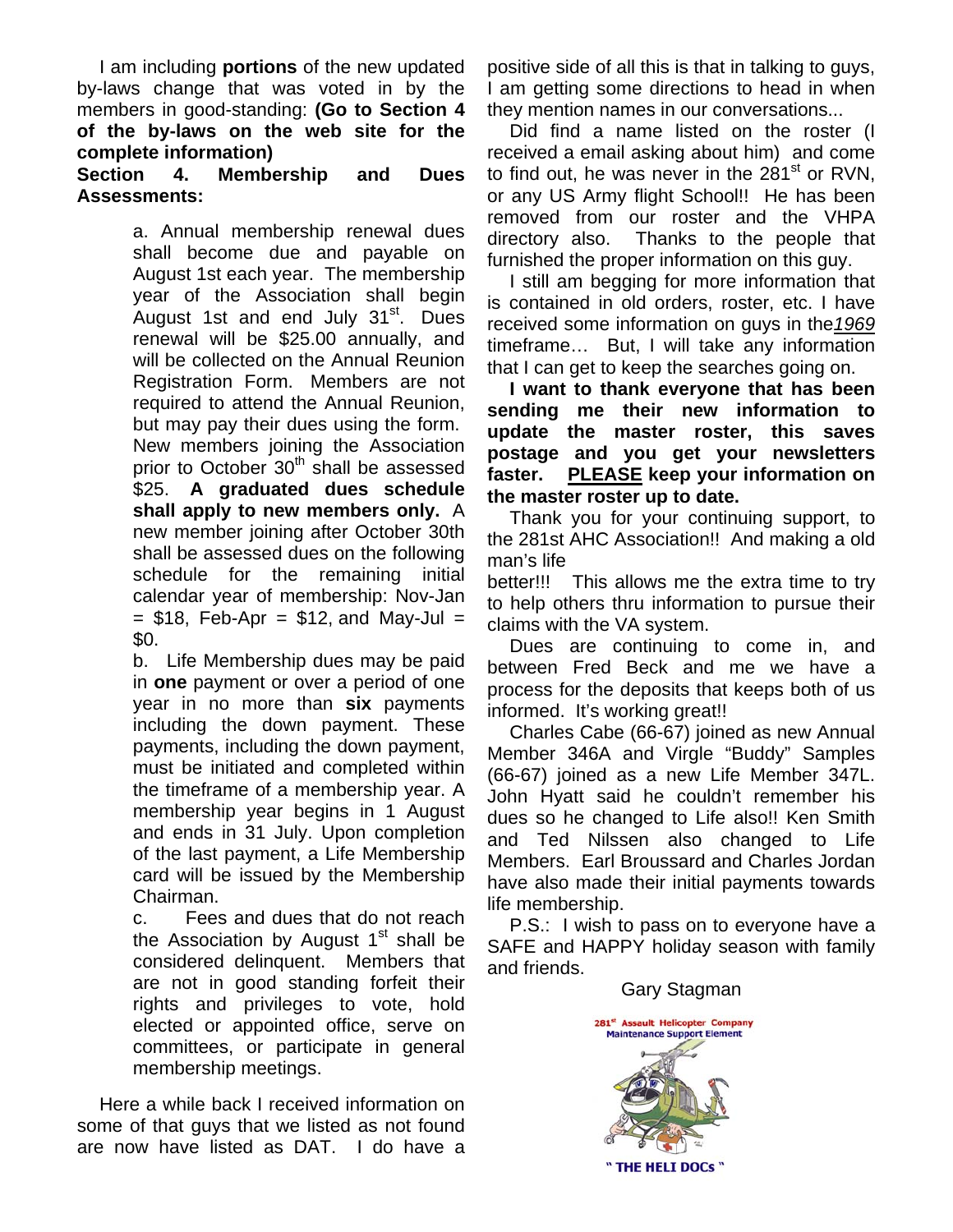### *Notes and Comments*

#### *Jack Mayhew, Secretary of the newly established Scholarship Program pens the following. Also provided is a donation form at the end of this newsletter….*

From The Scholarship Team

The 281<sup>st</sup> AHC scholarship program is up and running. We have IRS approval to operate a 501 (c) nonprofit program, have established a bank account and have a great group of volunteers to serve as your Board of Directors: They are:

| Co-Chairman / Treasurer: | Robert M. (Buck) Sorem     |
|--------------------------|----------------------------|
| Co-Chairman:             | Marshall A. (Okie) Hawkins |

Members:

Jared H. (Jerry) Bahre (Susan Bahre has experience in scholarship fund management and will advise us on any issues that may arise) - Barclay A. (Barc) Boyd - Joseph M. (Joe) Bilitzke - Dr. Karen Heintz-Forcht (College Professor) - Charles E. Fredricy - Roger C. Green, Jr. -Robert W. (Bob/Mop) Mitchell - Paul J. Talley - James R. (Mom) Torbert - Donald G. (Don) Torrini - Auditor: Brian W. (Fat Budda) Paine, CPA

Non Voting Secretary: John W. (Jack) Mayhew, (1-year term)

The 281<sup>st</sup> AHC Scholarship program will annually award scholarship Grants to the applicants who most nearly meet the established criteria for the furtherance of their formal education in an accredited institution of higher learning and or an approved technical or trade institution. The maximum educational attainment under the program is that of a Masters Degree (six (6) years or twelve (12) semesters). Applicant must be a high and or home school graduate or a high school or home school student anticipating graduation during the year of his /her application and they must be able to prove academic ability, interest in scholarship and leadership in school and community affairs. The deadline for submitting a scholarship application is April 15 of each year. To receive an application please contact the secretary at:

> 281st AHC Scholarship Program Suite 202 1150, 17<sup>th</sup> Street N.W. Washington, DC 20036 202-466-8230 Intruder06@comcast.net

The scholarship fund was started with a generous annual grants from two companies and we have already received commitments from four other individuals who want to contribute funds for scholarships in the names of former Intruders. This is a great way for individuals or groups of the Intruder family to establish a lasting memorial to a friend or a family member who served in the unit.

The scholarship board will hold its organizational meeting on 19 Jan 08 in California and shortly thereafter we will create a section for the program on the web site where we will publish all the appropriate documents, instructions for applying for scholarship assistance and information on making contributions. In the meantime you may make your checks payable to the  $281<sup>st</sup>$  AHC Scholarship Program and mail them to:

> Buck Sorem, Co-Chairman / Treasurer 281<sup>st</sup> AHC Scholarship Program %The Strategic Planning Group One World Trade Center, Suite 2340 - Long Beach, California 90831-2340 Phone: (800) 585-9903 - Fax: (562) 983-0661 Buck@tspg.biz

We have looked forward to being able to do this as a legacy for those that we lost and those that have gone before us. The time and opportunity is here so let's keep the program going in true Intruder spirit.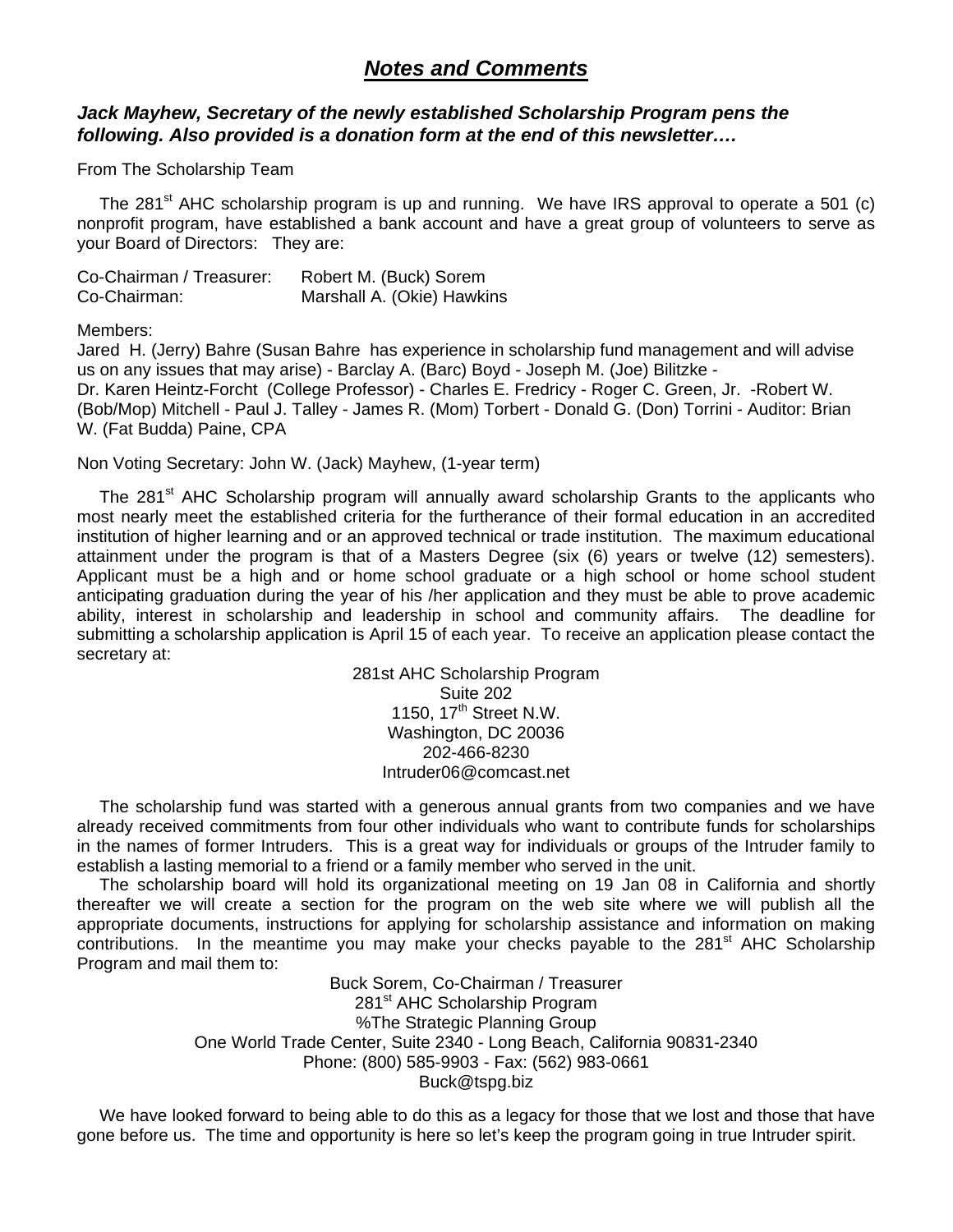| In Memoriam                                  |                                                         |
|----------------------------------------------|---------------------------------------------------------|
|                                              |                                                         |
| <b>Patrick M. Sheley</b>                     | <b>Bobbie Lenville Stanfill</b>                         |
| LTC Ret 281 <sup>st</sup> (10/66 -11/67)     | CW04 Ret 281 <sup>st</sup> (1969)                       |
| Passed away November 12, 2006, in Tucson, AZ | Passed away October 9 <sup>th</sup> , 2007 in Ozark, AL |

#### *Some pictures by Jay Hays, our trusty Prez, taken during the trip(s) mentioned in his comments…..*



Brian Paine – Jay Hays – Don "Zorro" Jutz - Tom Lundrigan Jay & Christy Hendrix Jay & Doris Hays





Dirty Old Man "*Zorro*" at SOA Reunion 2007





Jay and Fred Lewis **Frank and Margaret Little**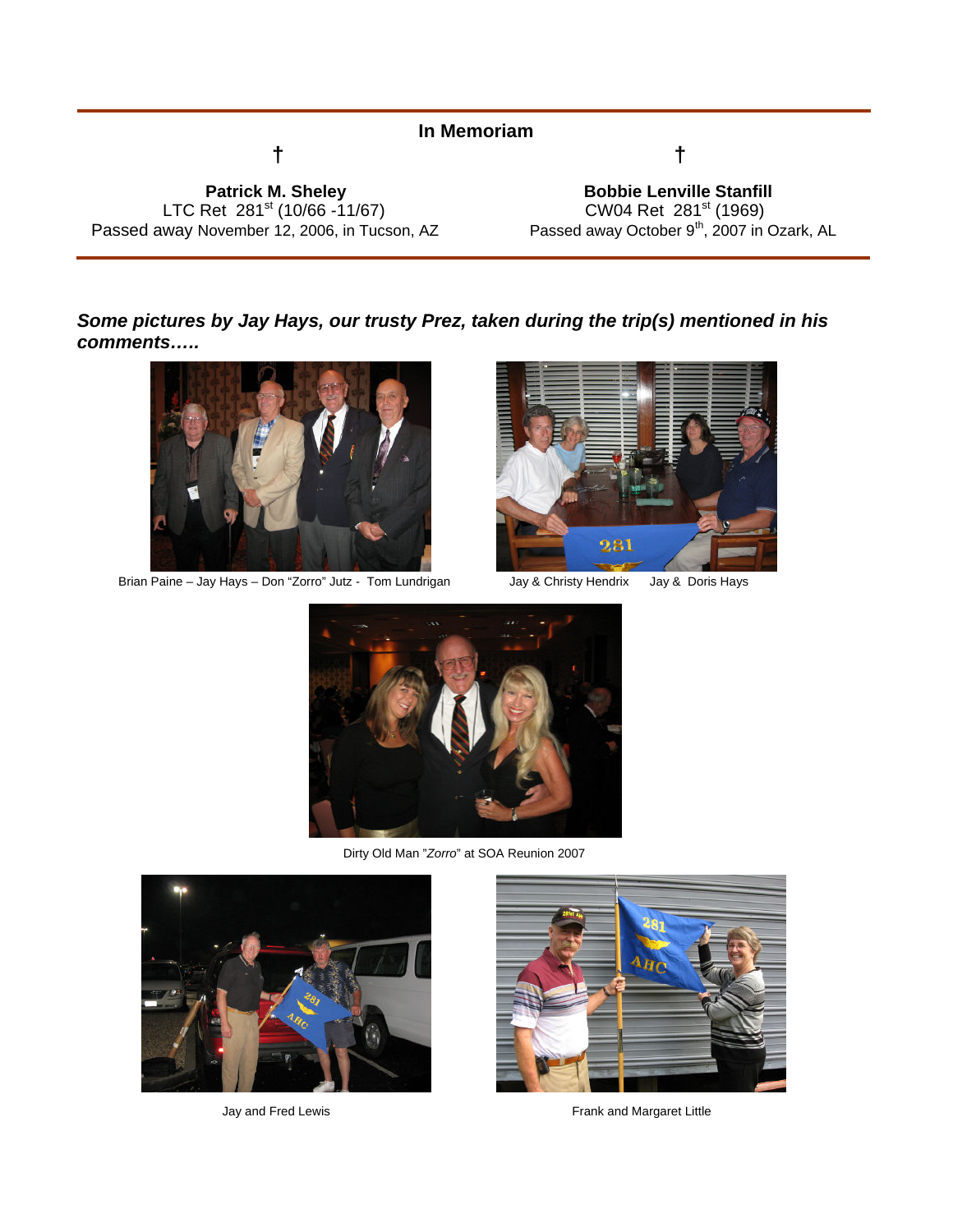#### *A heartwarming story off the 281st Chat Net from David Dosker about his son Justin, home from Afghanistan in September…..*

 He was home in September. Had a wonderful time. When we went to the airport the following took place. It was late morning, and there were about 250 troops waiting. Naturally he was a bit hung over so I was surprised when he volunteered when a Sgt asked for troops for a detail.

 When the two officers, 3 E4's and E5's (one was Justin) and 11 or 12 E1's thru E3's gathered they were told them the following:

"Go down the stairs, get on the bus there. You will be taken to the Sheraton Hotel north of the airport. Meals will be provided. Be back here in 24 hours. This evening after dinner the bus will take you to Ranger Stadium for the baseball game. "

 When they were gone I approached and thanked the Sgt. and the USO coordinator. I asked about volunteering to meet and greet the troops. When she found I was and that my son was among the Detail she gave me a game ticket !

I made it to the stadium before they did and got some beer and peanuts. (Great seats, rows 26 & 27 behind first base) When Justin filed in I gave him a beer and asked what took them so long? Justin had surprised me on his arrival two weeks before when he called from the airport

 At least 4 people bought them a round of drinks. During the 5th inning someone came and led them to better seats in rows 1 & 2 behind first. They were in uniform and the entire section gave them a standing ovation as they filed in. A friend Tivoed the game so he will be able to have the memory.

During the 6<sup>th</sup> Justin caught a foul. He looked at it, then at the little kid staring adoringly. He gave him the ball! Later as the Rangers were coming off the field at the end of the inning they tossed about 6 balls to the troops. He caught another one, then he gave it away to the kids' buddy..

 When I asked him why he didn't keep one he said "Don't you recall the time Nolan Ryan was about to sign my ball but was called away by someone who signed it instead. Those kids will remember this game and the soldier everytime they look at that ball !! "

I will always cherish the time we shared on his way back to Afghanistan, and the generosity of nameless benefactors for these fine men and women soldiers! I am so proud of the Man who is my son!! On this Thanksgiving Day I thank the Lord that their experience was not like ours during Vietnam.

He was promoted to E5 upon rejoining his unit. Thank you all for your Service.

#### David Dosker Rat Pack 13

#### *Bobbie Stanfils passing generated many tributes and stories on the 281st Chat Net, from Jeff Murray, Gary Stagman, Bob Mitchell, John Korsbeck, Will Clark, David Dosker, Lee Brewer, John Galkiewicz and others. I chose Dean Roesner's tribute as representative…..*

He was one of the good guys, always treated the crews with respect and as equals, possibly because he had been enlisted and came from the SF community. I remember him as an "old guy" that had been around and seen a lot by the time he got in the 281st. According to his age now, he would have been 33 then and to a 21 year old that was ancient. He was the PP and I the CE when we crashed and totaled 342. He will be missed. - Dean

#### *John Gilbreath reports good news….. John and his wife Elke underwent a horrendous experience earlier this year when they returned home to a burglary in progress leading to a confrontation resulting in grievous gunshot injuries to Elke. Following is a November update from John off the 281st HQ Net.*

Please let everyone know that Elke is doing well. We just returned from Vanderbilt AFB where they dressed the wound to her upper left chest and the drainage cut. She will have bullet fragments remaining but they will not migrate. The wounds are healing well and she feels fine. She plans on being in the shop sometime soon. The real problem is the left forearm and wrist, On the 4th of Dec, we should know how much bone they will have to graft and the amount of tendon they will have to replace. She has good movement in two fingers and the thumb. The other two are limp, those we will work on thru the sports medical dept at Vanderbilt. Overall she is fine and in good spirits, especially after facing the SOB at the hearing before the grand jury. She was a great witness and did not flinch. Afterwards they increased the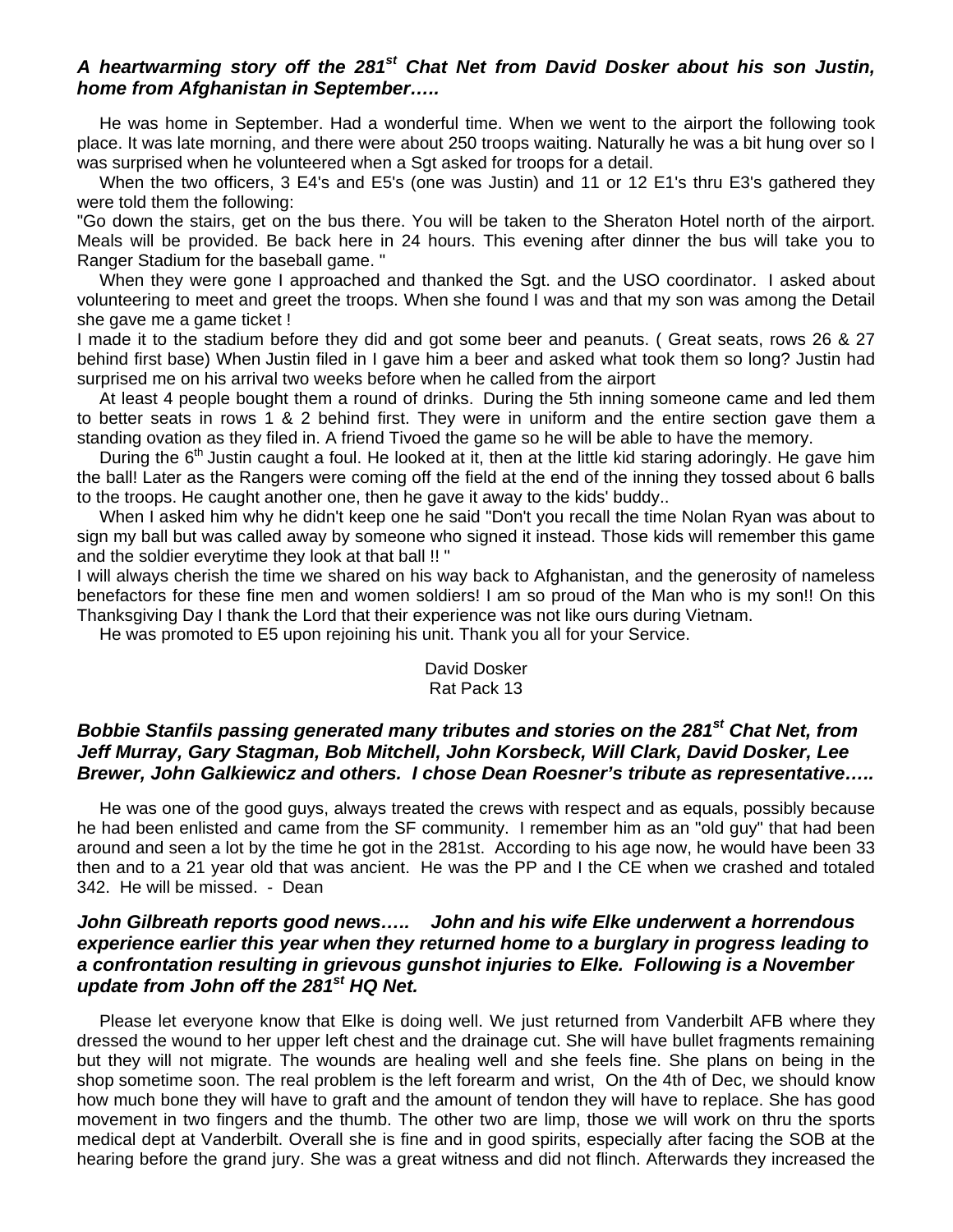bond to 1 million \$. The DA said he may get 40 plus years. We thank you all for your love and support.

Johnnie and Elke

#### *This off the HQ Net……*

From: HQ\_281AHC@yahoogroups.com (Jack Mayhew[intruder6@comcast.net] Sent: Thursday November 08, 2007 Subject: 281<sup>st</sup> strikes again

Hello all, look at the first 281<sup>st</sup> Service Platoon Leader showing a young student what it is all about. Kind of reminds me of some of the conversations that he and I had at Ft. Hood when he was a young Lt. and right out of flight school, or better, the conversations that CWO3 Sandage, now retired CWO4, had with both of us. We all need to do more of this. – Jack Mayhew



Lou Lerda and student

From: Lou [mailto:marlynlou@comcast.net] Sent: Wednesday, November 07, 2007 To: Gary Stagman; Jack Mayhew; Norman Kaufman; Darrell G. Piatt Subject: 281st strikes again

Whenever you get a target of opportunity always take it. I was invited to a Veterans Day program at a local elementary school on Monday. The PA Guard brought a Blackhawk and the Hagerstown, MD news paper sent a photographer. The result was a front page photograph in Tuesday's paper, clear enough to see the 281st on the hat. - Lou Lerda

#### *From the Editor and Publisher……*

As a member of the 2008 Reunion Committee I'd like to let you know about what we are planning for next year. First of all, from all reports, the 2007 Reunion was a great success, as have been all the previous reunions. It is indeed wonderful to see our veterans meeting and greeting old comrades and friends many of whom had not been seen since our days in Viet Nam. We hope to continue bringing our members together to meet again as well as to continue "tall tales", have a lot of laughs, reminisce, and to just plain have a good time. Committee Chairman Frank Little welcomes any suggestions on improving the reunion. Contact Frank at *FWLittle@bellsouth.net.*

Next years theme will be "R&R Hong Kong", with appropriate food and drink and maybe some zany and fun entertainment. And we will continue recognizing the participants in the 281<sup>st</sup> Weight Loss Club. If any of you would like join in the WLC, just email or phone Norm Kaufman; 724-235-2894 or nckmmk@msn.com.

On another matter, Gary Stagman reports that many are having difficulty accessing the 281<sup>st</sup> Assn Website. In the Internet Explorer, or Firefox, Mozilla, Safari, et al, just type into the URL (address box) *http://281st.com*. Or for you cognizanti …. *281st.com*.

*\*Reference Fred Beck's report, due to space constraints I exercised "Editors discretion" and did not include the reunion financial report. Anyone who desires to view the report please contact me and or Fred Beck.*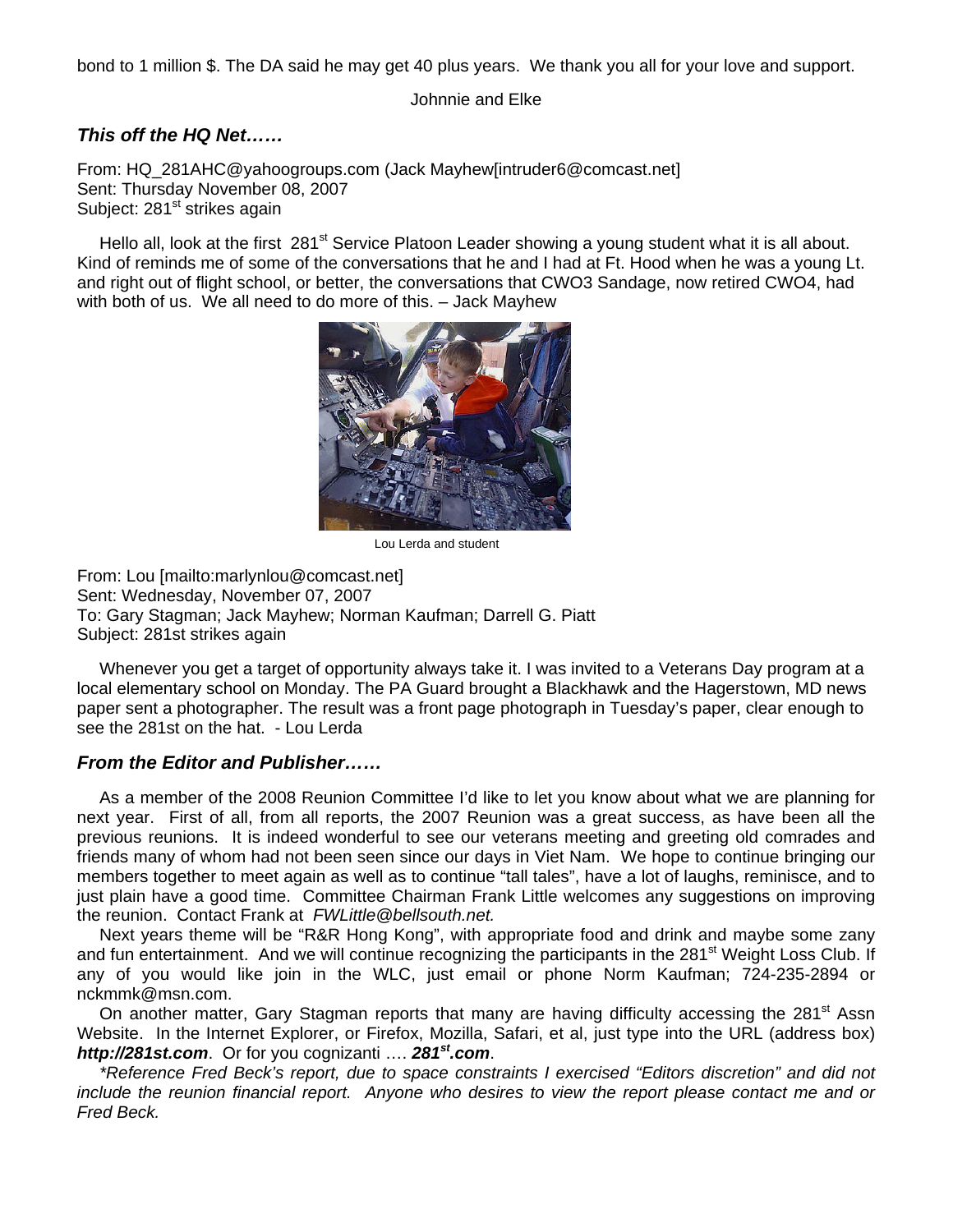That's it for this newsletter, the last for 2007.

To all, Karen and I extend our best wishes for a Merry Christmas and a happy and healthy New Year.

Fred Mentzer *Wolf Pack 36 (1967-68)* 

*"Sure the LZ is secure, I'm whispering because I have a cold. Trust me."*

**281ST AHC ASSOCIATION, INC. Established 4 July 1999 http://281st.com** 



**Immediate Past President**<br>Darryl Stevens

#### EXECUTIVE BOARD APPOINTED OFFICERS

**President Awards – Fred Lewis**<br> **President Awards – Fred Lewis**<br> **Membership Committee Chairman Membership Committee Chairman - Gary Stagman Vice President Committee Chairman - Jack Mayhew<br>Frank Little <b>Remembrance Committee Chairman -** Jack Mayhew<br>**Historian -** Bob Mitchell **Historian - Bob Mitchell Secretary Secretary 19 Secretary 19 Secretary 19 Secretary 19 Secretary 19 Secretary 19 Secretary 19 Secretary 19 Secretary 19 Secretary 19 Secretary 19 Secretary 19 Secretary 19 Secretary 19 Secretary 19 Secretary 19 Sec Commo Committee Chairman – Bob Mitchell Treasurer Legal Advisor - Brent Gourley<br>Fred Beck <b>Reunion Committee Chairman** – Fra Fred Beck **Reunion Committee Chairman –** Frank Little **F** Member@Large **Survivor Assistance Chairman** - Marshall Hawkins<br>Fred Lewis **Surviver and Memorabilia Sales Committee-PX Chairman** – Jay Ha Fred Lewis **Memorabilia Sales Committee-PX Chairman** – Jay Hays Association Memorabilia Chairman – Fred Lewis **Ken Smith Chaplain** - Norm Kaufman **Chaplain** - Norm Kaufman minieurate Fast Fresident<br>Darryl Stevens Fred Mentzer **Newsletter Editor/Public Relations**<br>Fred Mentzer